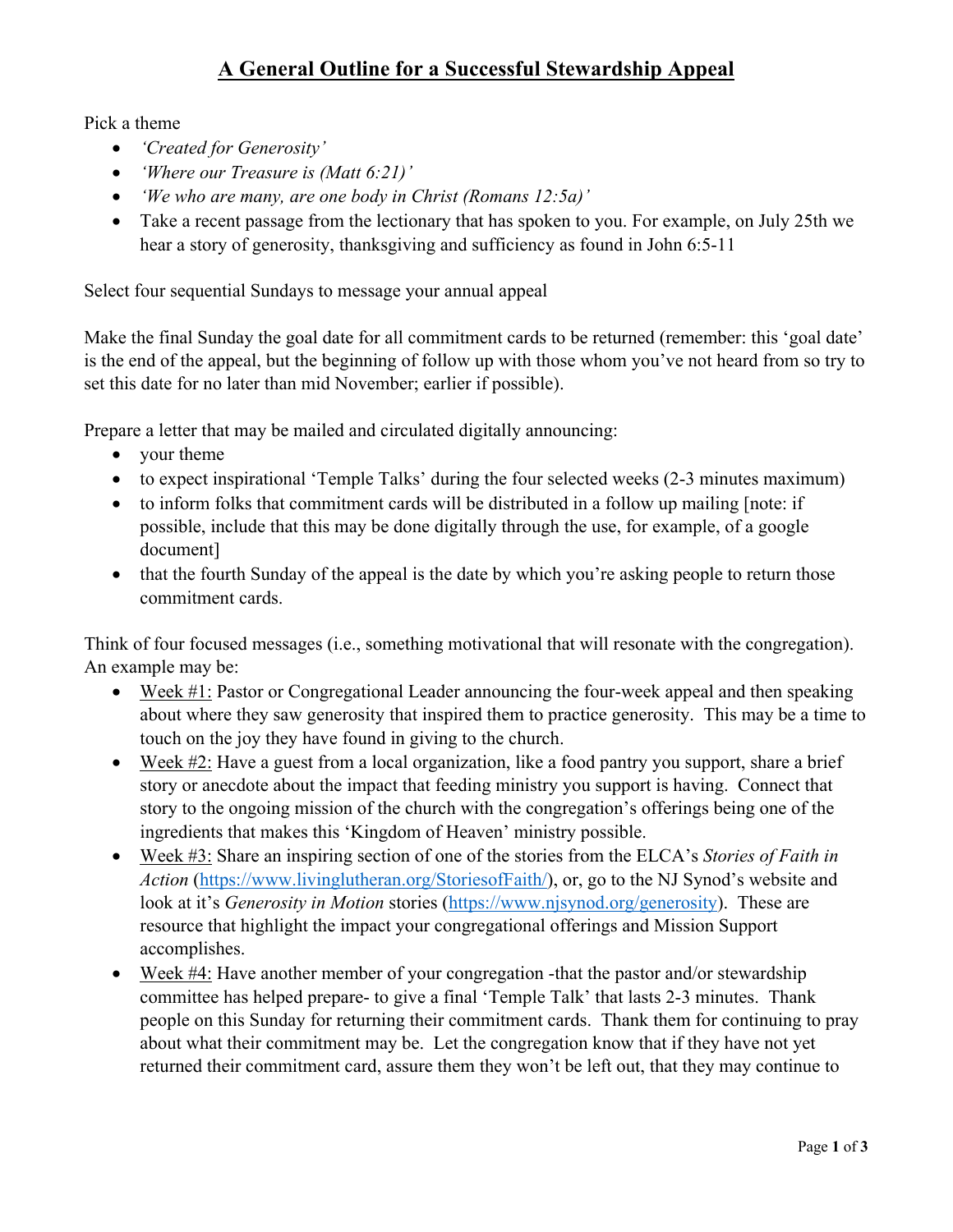## **A General Outline for a Successful Stewardship Appeal**

return their commitment card (or do this virtually), and that congregational leaders will be following up.

For each of these weeks, you will want to include an announcement in your source for announcements highlighting that there will be a 'Temple Talk,' by whom it shall be given, as part of your stewardship appeal, and highlighting the impact cited in that 'Temple Talk' of what our giving achieves. This is a good time to remind folks of the date you are asking everyone to return their commitment cards.

If possible, circulate through your various communication avenues (i.e., Facebook/social media, eannouncements, a second stewardship mailing) the inspirational 'Temple Talk' that was shared. **Communicate-Communicate-Communicate.**

On Tuesday prior to Week #3, send out a letter (both virtually and hardcopy) to your congregation reminding them of the theme, a motivational snippet or two from the past Temple Talks, and a commitment card (which also may be responded to digitally by something like a Google Doc). Tell them to pray and discuss within their household what their annual intent may be, and to return/respond by Week #4.

Prior to the completion of your appeal, recruit your stewardship team and members of council, to be ready for friendly follow up (which will be inevitable no matter how good you announce the commitment card return date). **For maximum impact, follow up is key!** Follow up also mitigates against shame that folks will feel if you leave them out of participating in this self-discerned stewardship response (which again, is not just an appeal, but an element of living out our baptisms…being led by Jesus).

Make Week #4 in worship (whether virtual or not) a time of weaving a sense of **celebration and thanks** in the Temple Talk, and wherever else is appropriate (perhaps especially at the time of offering). Even though everyone will not have yet responded, we thank one another trusting in God's promise of generosity and abundance, even if all of it is not yet apparent. This is a bold testament to what faith looks like. This is what it means -or one example- of walking by faith and not purely by sight.

In Weeks #5-#8, while the active part of the campaign has concluded:

- Update people about how many commitments have been returned
- Remind them to respond according to those ways you have facilitated a response
- Inform the congregation that your leadership will be following up
- Remind that generosity is not what God wants from us, but for us.
- And for those who have responded...thank them, thank them, thank them.
- Multiple occasions of thanks should be sought out and communicated (weekly announcements, newsletter, e-announcements, social media).

Prepare a postcard with the Pastor's and Stewardship Chair's signature that as the commitment cards come in, you may send out an acknowledgment of receipt and, most importantly, to thank them!